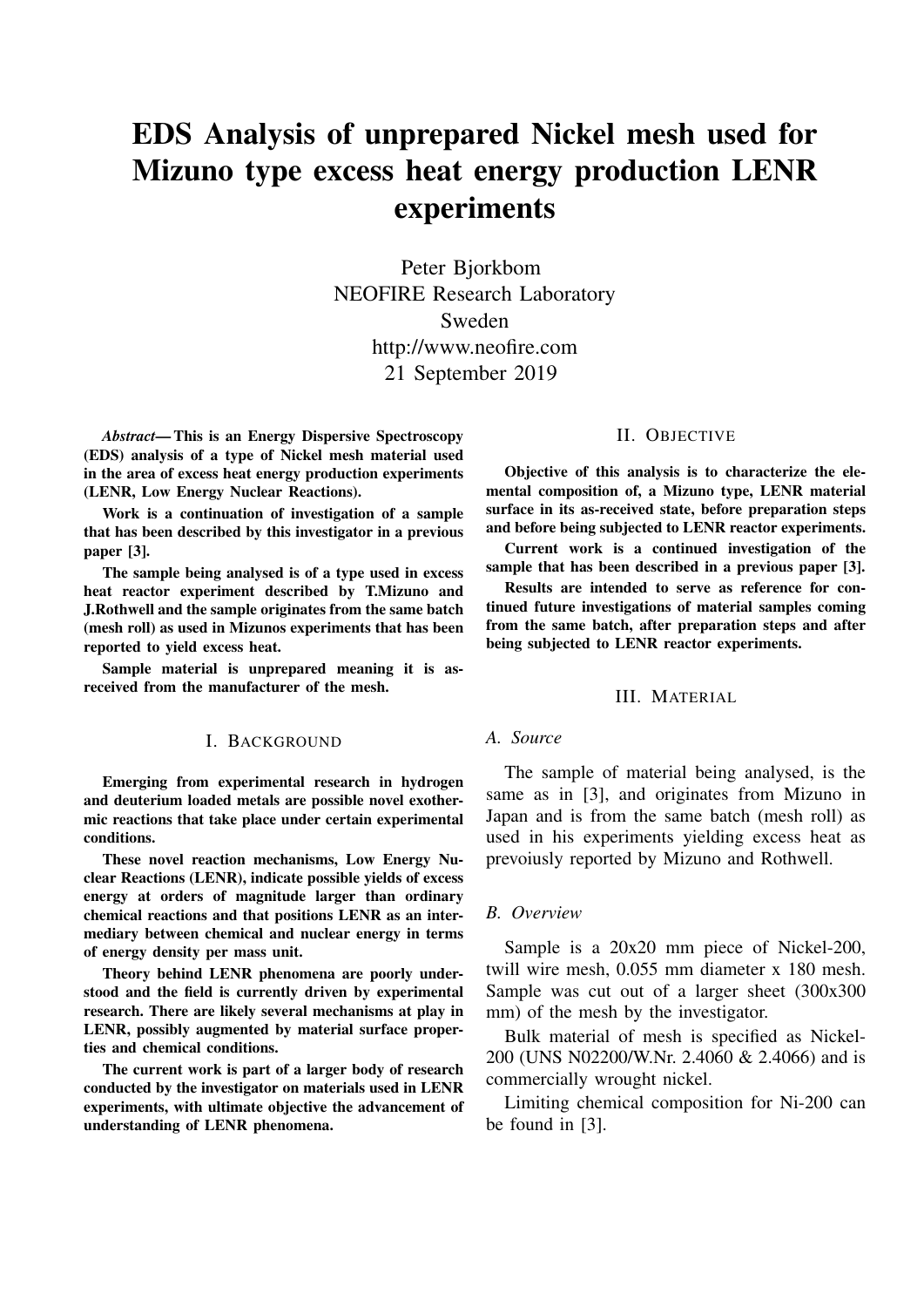

Fig. 1. Wire: Region on top of Nickel wire. 'Spectrum1'

# <span id="page-1-2"></span>IV. METHODS

Energy Dispersive Spectroscopy (EDS) to map spectra of elemental composition on surface of mesh. Two maps of spectra will be used, one for an overview of a larger section of mesh and one of a selected area of a wire.

# V. PREPARATION

Sample was cleaned, from hydrocarbons, submersed in a beaker with Methyl-alcohol in ultrasonic bath for 5 minutes. Sample was dried from Methyl-alcohol by blowing with high-purity Nitrogen gas prior entry into SEM/EDS instrument.

# VI. RESULTS AND DISCUSSION

EDS spectra was aquired with a Oxford Instruments INCA Energy 450 inside a Zeiss Ultra 55 FEG-SEM instrument.

# *A. Spectra of mesh section*

At first a spectra of a larger section of the Nickel mesh was aquired. Elements detected where Ni, O, C, Si, S and Al. All of these except Al are to be expected according to specification of a Ni-200 material. Table [I](#page-1-0) lists the elements and their concentrations (normalized). Figures [3,](#page-2-0) [4,](#page-2-1) [5,](#page-2-2) [6,](#page-2-3) [7,](#page-3-0) [8](#page-3-1) show spectra map of these elements.

*1) Carbon:* Carbon is present in large amount in the mounting sticker underneath the mesh and show up in the spectra between the wires. Any Carbon signal from the wires of the mesh is not possible to detect in this situation.

## TABLE I EDS SPECTA OVERVIEW SECTION

<span id="page-1-0"></span>

| Ni    | 72.62 |
|-------|-------|
| ∩     | 25.61 |
|       | 1.39  |
| Αl    | 0.13  |
| Si    | 0.15  |
| S     | 0.10  |
| Total | 100   |

#### TABLE II

<span id="page-1-1"></span>EDS SPECTRA OF SELECTED REGION ON WIRE. 'SPECTRUM 1'

| Ni    | 98.54 |
|-------|-------|
| C     | 0.95  |
|       | 0.0   |
| Αl    | 0.23  |
| Si    | 0.24  |
| S     | 0.05  |
| Total | 100   |

*2) Aluminum:* Aluminum is present on the wires.



Fig. 2. Mesh: Section of Nickel-mesh analysed by EDS.

#### *B. Spectra of wire*

Secondly a spectra of a selected area on top of one of the wires of the Nickel mesh was acquired. Elements detected where Ni, O, C, Si, S and Al. All of these except Al are to be expected according to specification of a Ni-200 material. Table [II](#page-1-1) lists the elements and their concentrations (normalized). Figure [1](#page-1-2) show region on top of wire selected for spectra 'Spectrum1'.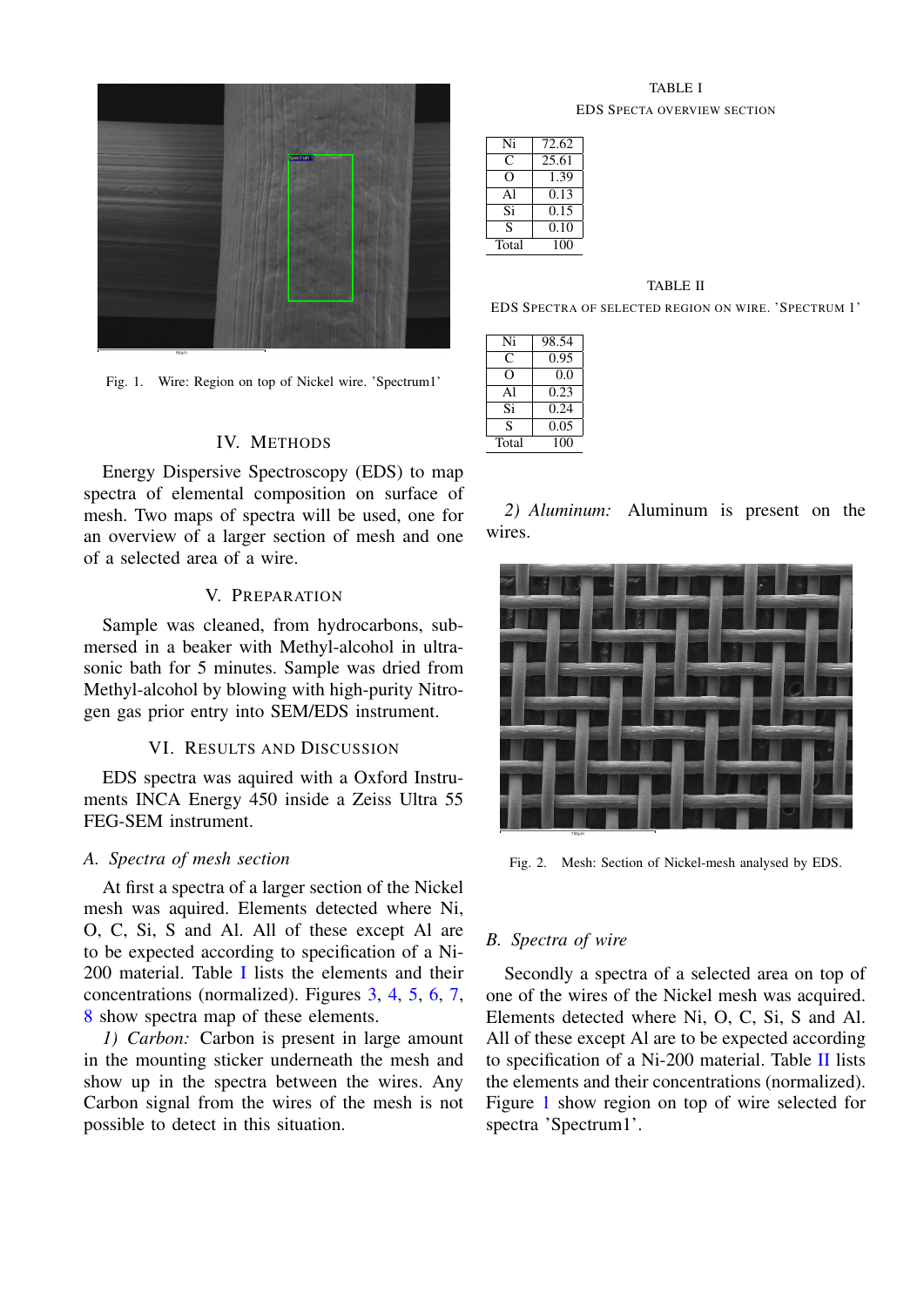

<span id="page-2-0"></span>Fig. 3. Mesh: Nickel in wires.



Fig. 4. Mesh: Oxygen is present in the wires.

<span id="page-2-1"></span>*1) Chemical composition:* Elemental composition of wire surface of mesh are in line with expectations for industrial grade bulk Ni-200 material. A more sensitive method for determining elemental contents at surface and in bulk is required for further investigations.

*2) Carbon:* Carbon is present on wire surface and that can be attributed to hydrocarbons contamination. A more sensitive method for determining elemental contents, and possibly also molecular fragments of hydrocarbons, at surface and in bulk would be required for deeper insights into the origin of the Carbon.

# VII. CONCLUSIONS

Elemental composition of wire surface of mesh are in line with expectations for industrial grade

|               |              | 4005           |             |              | 200   |            |              |                |                   |              |      |
|---------------|--------------|----------------|-------------|--------------|-------|------------|--------------|----------------|-------------------|--------------|------|
| 幽             | a.           |                |             | 10702        |       |            |              | <b>COMPANY</b> |                   |              |      |
|               | <b>CENTS</b> |                |             | <b>START</b> |       | m.         |              |                |                   | ijo -        |      |
|               |              |                | 綿接          | à.           |       |            | <b>SOUTH</b> |                |                   |              |      |
| 20            |              |                | <b>Page</b> | 郷            |       |            |              |                | Hz.               |              |      |
|               |              | an.            | Ñ.          |              |       | 100203     |              |                |                   | - -          |      |
|               |              | 779            |             | a in         |       | <b>Bry</b> |              |                |                   | <b>PEE O</b> |      |
|               | parties      |                |             |              | 10000 |            |              |                | <b>Statistics</b> |              |      |
|               | œ            | 1800           |             |              |       |            | <b>SEPT</b>  |                | <b>Children</b>   |              | i    |
| <b>Separa</b> |              |                |             |              |       |            |              |                |                   |              |      |
| w             | 85           |                |             |              | 58    |            |              |                |                   |              |      |
|               |              |                | 20120       |              |       |            | 100000       |                |                   |              |      |
|               |              |                | rege        | X)           | gyar  |            |              |                |                   |              |      |
|               |              | <b>SERVICE</b> |             |              |       | within     |              |                |                   |              |      |
|               |              | <b>Page</b>    |             |              |       |            |              |                |                   |              | ses. |
|               | 12040        |                |             |              |       |            |              |                | <b>AGENT</b>      |              |      |
|               |              | 700um          |             |              |       |            |              |                |                   |              |      |

<span id="page-2-2"></span>Fig. 5. Mesh: Carbon is present in between the wires of the mesh at the sticker that sample was mounted to.



Fig. 6. Mesh: Silica is present in the wires.

<span id="page-2-3"></span>bulk Ni-200 material. A more sensitive method for determining elemental contents at surface and in bulk would be of interest in future investigations.

A comparative analysis of similar Nickel mesh materials from other manufacturers of bulk material/wire/mesh would be of interest for further analysis in future investigations.

### **REFERENCES**

- [1] Tadahiko Mizuno, Jed Rothwell, 2019. Supplemental Information on Increased Excess Heat from Palladium Deposited on Nickel.
- [2] Tadahiko Mizuno, Jed Rothwell, 2019. Increased Excess Heat from Palladium Deposited on Nickel
- [3] Peter Bjorkbom, NEOFIRE Research Laboratory, 2019. SEM Analysis of unprepared Nickel mesh used for Mizuno type excess heat energy production LENR experiments